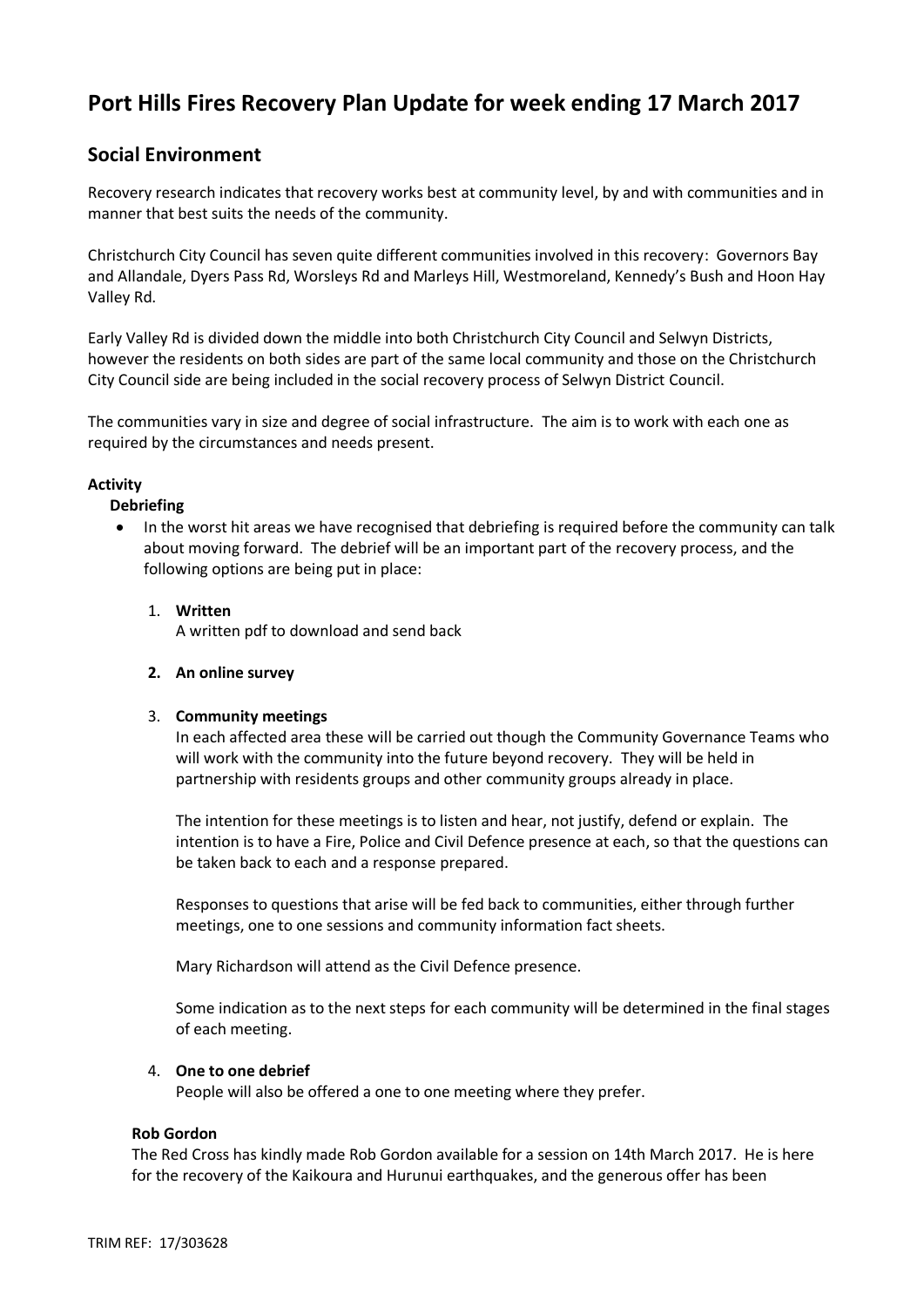accepted. A session is being held at Te Hāpua on Tuesday 14th March 5.00pm for 5.30 - 6.30. This is being advertised via the daily email to affected residents.

## **Liaison Managers**

Liaison Managers Claire Milne and Ana Mcadie have been put in place to assist the worst affected individual and families. They will walk alongside and assist people to access the appropriate services as they are required.

## **Next steps**

Following the debrief meetings, Community Governance Teams will work alongside each community to plan for and carry our next steps.

# **Natural Environment**

- Meeting held Friday, 10 March with key stakeholders with interest in the ecological recovery of the Port Hills (approximately 70 people in attendance).
- Investigating options for the prevention of sediment run-off working with Environment Canterbury on this matter
- In the throes of organising a meeting with the 10-12 largest property owners to discuss what they are proposing to do re: reinstatement of their land.
- Draft recovery plan developed.
- Recreation walk tracks being made safe so they can be reopened
- On-going contact with Christchurch Adventure Park
- Contact with key agencies and environmental groups; Summit Road Society, Banks Peninsula Conservation Trust.

# **Built Environment**

**Life lines**

**Roads**

- All public roads accessible with the following exception's or conditions
	- **Dyers Pass Road speed limit 50kph with no stopping for top part of route**
	- Worsley's Road cordon still in place on each side of Port Hills where the sealed road finishes
	- Kennedy's Bush Road cordon at each end restricting access to track
- Visual assessment indicates that all roading infrastructure is ok some repair works still to be completed on signs and barriers, most significant issue remains the risk of roc-fall and surface water run off until vegetation regrowth happens.

## **Water and Waste water services**

- All services restored to occupied properties
- Some longer term works may be required to one or two installations and some pipeline routes to reduce risk of future supply interruptions resulting from fire outbreaks
- No contamination issues identified on public water supply system some private storage units have issues and are being supported by City Services.

## **Other services and installations**

Awaiting initial reports from service providers, these include Orion, Transpower and Kordia

# **Residential / Life style / Farm Properties**

- 7 properties confirmed destroyed by the fires families being supported by welfare
- Rates relief guidelines confirmed for the 7 damaged properties and any with significant damage
- Skips continue to be provided on Worsley's Road to support clear up